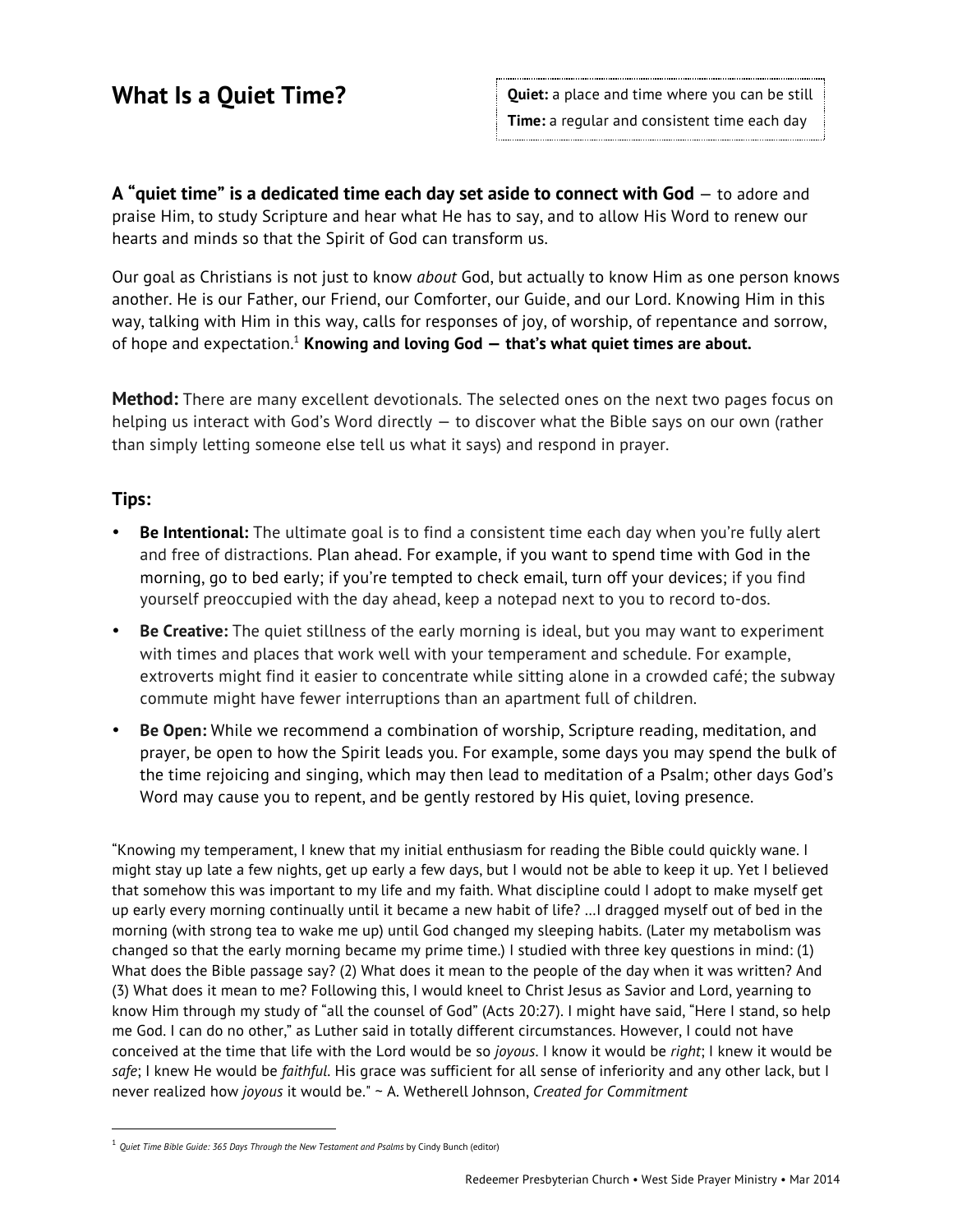# **Daily Quiet Time: A Way to Begin**

"Like most people, my devotional time consisted of a) Bible reading and then b) prayer. My prayer life changed, however, when I learned of and added a 'middle discipline' — meditation — between plain Bible reading and full-out prayer. Meditation is prayer — full reflection on what God has just told you in His word. It is neither study nor prayer, exactly, but a combination. Psalm 1, which is not a prayer, but a meditation, indicates that meditation is the doorway into deeper prayer. Learn to do meditative prayer, and you will enrich your prayer life in untold ways." ~ Tim Keller

#### **Four Steps:**

- **1. Quiet Yourself Focusing:** to prepare to meet with your Lord
- **2. Bible Reading Listening:** to understand the truth
- **3. Meditation Reflecting:** to sense the reality of the truth in your heart
- **4. Response Speaking:** to see God at work in your life, the lives of others, and the world
- **1. Quiet Yourself**: Silence… Simple Prayer… Quiet Music or Hymn…. Deep Breathing… Take a few minutes to focus on God and to shut out distractions. Experiment. Vary this.
- **2. Bible Reading**: Slowly read the scripture passage 2-3 times, inviting the Holy Spirit to reveal God's truth to you. Read for understanding. Write down answers to the following:
	- What does this text tell me about God? (e.g. His names, attributes, desires, promises, commands)
	- What does it tell me about mankind? (e.g. nature of man, examples to avoid or follow)
- **3. Meditation**: Become aware of God's loving presence and read the passage again. Notice how He might be speaking to you through His Word. Dwell on a word or a phrase that jumps out at you. Record answers to the following:
	- What truth has caught the attention of my heart or mind? (e.g. a command to be obeyed, a comfort to be savored, a characteristic of God to be grasped)
	- Think about this truth. What is it really saying? Put it into your own words.
	- Why is God showing me this today? As thoughts become clear or convicting, write them down.
	- If this truth is alive in my life, how would I be different? (e.g. How does God want to transform my heart, thinking, habits, relationships?)
- **4. Response**: Talk to God about this truth. Some find the ACTS model of prayer helpful. But the essence is simply to respond to what God has shown you. Be yourself; ask questions; try not to rush. A response can also be silence or tears.
	- **Adore God for who He is (e.g. His attributes revealed in this passage)**
	- **C**onfess the sinful emotions, attitudes, and behavior that result when we forget who He is
	- **T**hank God for what He has done (e.g. His grace to forgive and heal us)
	- **S**upplicate (ask) for comfort and help in applying this truth today

**Bonus: Intercede for Others.** The Bible is not just *my story* — it is first and foremost *God's* story, then *our* story, and finally *my* story. What does this truth and the passage reveal about God's heart for the people and world around you? (e.g. family, neighbors, workplace, Redeemer, City) Who or what has God put on your heart today? Pray this truth for them.